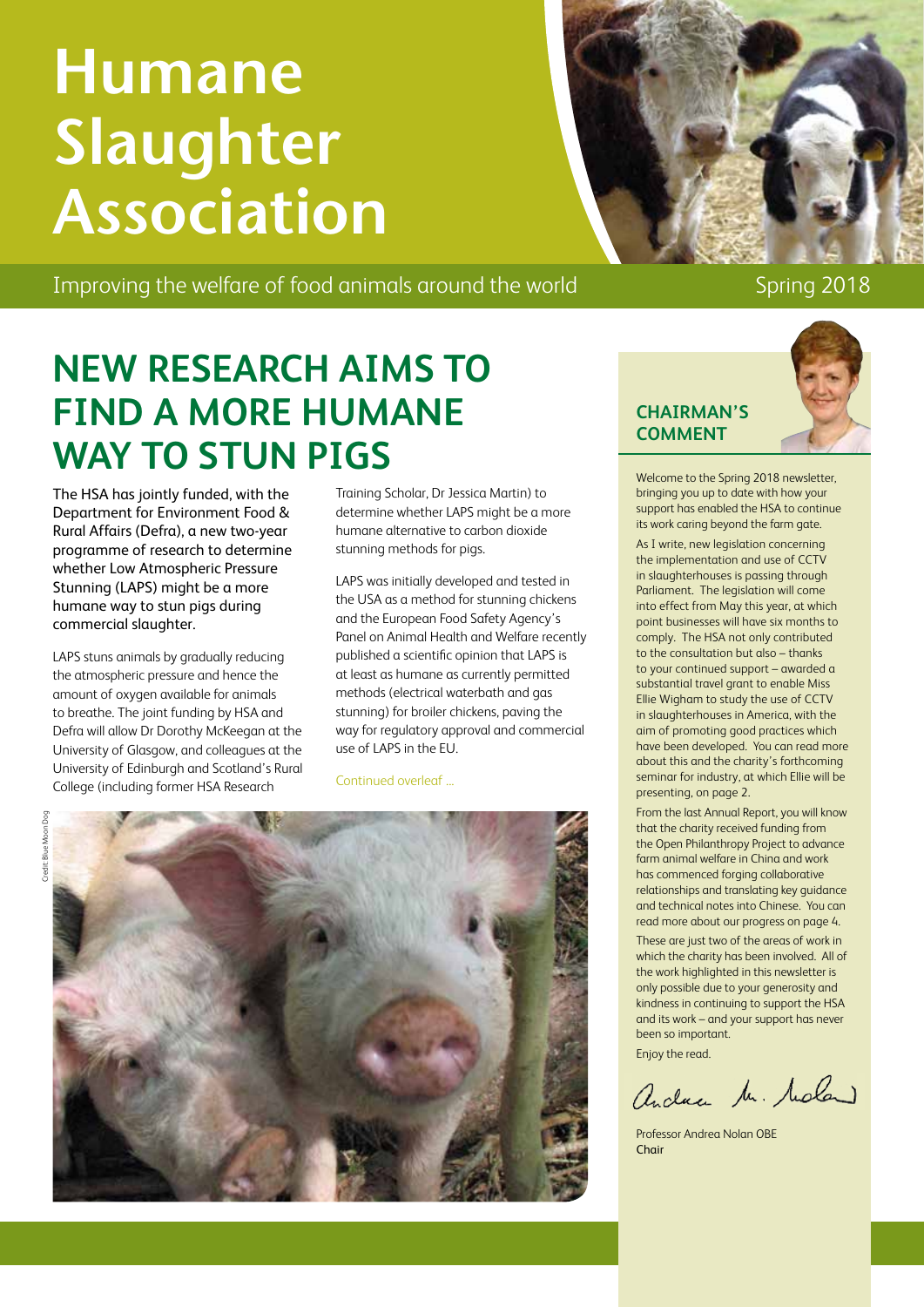### **LATEST NEWS How your support has benefited animals**

### **What can consumers do?**

Just like for cattle, sheep, pigs and poultry, there are assurance schemes for fish, certifying that the producer complied with more humane methods of farming and slaughter. For example, when purchasing fish products, consumers can look for the UK RSPCA Assured label, which certifies farmed Atlantic salmon and rainbow trout and requires that both species "must be humanely killed" using specified, permitted stunning methods. More humane slaughter of fish is associated with improvements in meat quality, for example firmer, translucent fillets with brighter colour and less gaping of the flesh.

Other assurance schemes for farmed fish are rapidly growing in scope and also include animal welfare in their list of requirements alongside environmentally sustainable and socially responsible goals.



 Our website contains more information on other assurance schemes – see **www.hsa.org.uk/schemes**.

# **Work continues to improve the welfare of fish, crustaceans and cephalopods at slaughter**

Billions of farmed finfish are slaughtered annually for human consumption, far greater than any type of mammal or bird, and many of these fish are not humanely stunned before slaughter. The most common methods of slaughter expose them to substantial suffering over a prolonged period of time - many species of farmed fish are typically killed by being taken out of water and left to asphyxiate in air, or they might be frozen or gutted whilst conscious. The HSA recently published a report discussing scientific research that is required to identify humane stunning methods for more species of fish.



Traditional market scene

In addition, many crustaceans (eg crabs and lobsters) and cephalopods (eg octopus, cuttlefish and squid) are slaughtered for food without stunning and there is a lack of practical and scientifically validated humane stunning methods for these species. The HSA wishes to support the development of humane stunning methods which will preclude the possibility of these animals experiencing pain or distress at the time of slaughter and, to this end, has just announced a considerable sum for research funding. The funding for this research is the result of a generous donation from an organisation which wishes to remain anonymous. You can read the latest updates on the HSA's current grant recipients on page 7.

While CCTV can contribute to better welfare, it is not a panacea, and with the aim of maximising the potential benefits of CCTV, the HSA not only contributed to the consultation but also funded a veterinary surgeon who is also a PhD student at the University of Bristol to travel to the USA to study a CCTV surveillance scheme used by a US major processor. The HSA is also organising a one-day seminar, to be held on Wednesday 9th May 2018, for industry enforcement agencies and others to discuss the implementation and implications of the new legislation – for further details on the seminar, including booking details, see the HSA website.



### **Livestock market survey**

The year 2017 saw the two-hundredth anniversary of the opening of the first, purpose-built, livestock market in Hawick. To mark this important milestone in the history of the UK's meat and livestock industry, and at the request of the Livestock Auctioneers Association (LAA), the HSA has been carrying out an independent survey of a sample of 24 markets across England and Wales. To date 16 markets have been visited and the aim is to complete the survey visits by June 2018. Following the field-work, confidential reports will be sent to each participating market and a review report, highlighting the impact of infrastructure, procedures, staff training and management practices on the welfare of animals together with any necessary recommendations, will be sent to the LAA. The information gathered will be used to disseminate details of good practice and innovative handling systems to all those involved with animal handling and livestock marketing.

### **HSA to hold seminar on CCTV in abattoirs**

Closed circuit television (CCTV) has long been a valuable tool for security purposes, but it can also fulfil a role as an aid to management, training and quality assurance in abattoirs, and so has been an important requirement for quality assurance schemes for many years. Consequently, many UK processing plants have installed it and have been using CCTV to ensure good practice throughout the handling and slaughter processes. Nonetheless, it has not been a regulatory requirement and, following a consultation last year, the UK Environment Secretary Michael Gove confirmed in November that "Legislation will be introduced in the New Year, coming into force in Spring 2018. All slaughterhouses will be required to comply following an adjustment period of up to six months".

### **New online guide for humane killing during disease control**

As reported in the annual report, the HSA has produced a new online guide for humane killing of livestock during disease control. The guide is now live on the web and pulls a wealth of information and materials into one resource. It has been made freely available to enable easy access worldwide. This information relating to high animal welfare standards may otherwise be difficult to obtain.



 The guide joins others already available on the charity's website, providing a portfolio of best practice in humane handling and slaughter. It can be found at **www.hsa.org.uk/diseasecontrol**.





LAPS mimics the reduction in pressure experienced when ascending to high altitude in an unpressurised aircraft. Military pilots are often exposed to low atmospheric pressures and do not report the experience as unpleasant. For this reason, LAPS is a promising method which may be able to render some animal species unconscious with less impact on their welfare than commonly-used methods. Currently, it is common practice for the commercial slaughter of pigs to stun them by direct exposure to high concentrations of carbon dioxide (CO<sub>2</sub>), a method which is widely thought to compromise animal welfare. The use of  $\mathrm{CO}_2$  in high concentration is permitted under EU and national regulations and this method is used in the UK as well as other EU member states.

Dr McKeegan, who led the research projects which contributed to the approval of LAPS for poultry in the EU, will aim to establish whether pigs show any signs of poor welfare when exposed to gradual decompression. The project will include assessments of pigs' physiological and behavioral responses when exposed to gradual reductions in atmospheric pressure, and these responses will be compared to those of pigs exposed to carbon dioxide to determine whether LAPS offers a more humane way to stun pigs. If the evidence from this project suggests that LAPS is more humane than carbon dioxide for pigs, and is practically and economically viable, it is hoped that it will contribute towards regulatory approval and subsequent commercial adoption of LAPS.

Dr Robert Hubrecht, Chief Executive and Scientific Director of the HSA said: *"The HSA is delighted to be working with Defra to support this much needed work by Dr McKeegan to evaluate whether Low Atmospheric Pressure Stunning may be a more humane alternative to the current use of CO2 for stunning pigs".*

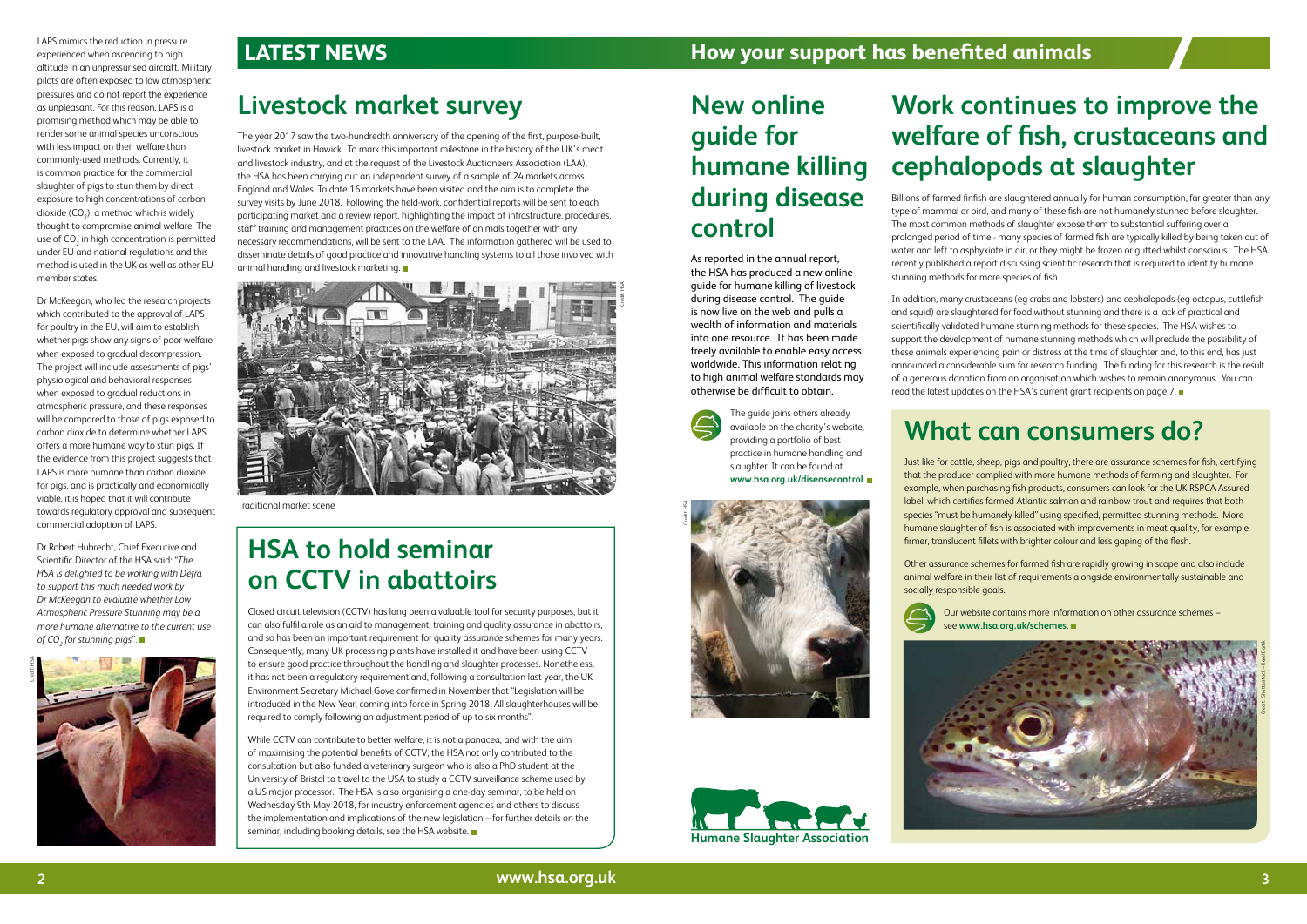### **Global focus on broiler welfare**

In August 2017, WATT Global Media hosted a webinar on broiler chicken welfare from rearing through to slaughter. Alongside Dr Karen Christensen from the University of Arkansas (who spoke on the latest welfare developments in broiler rearing), HSA Technical Officer Jade Spence gave an invited presentation on animal welfare requirements and good practice principles for large and small-scale humane slaughter

for consumption; for onfarm stunning and killing of individual sick/injured birds; and for on-farm mass killing during disease outbreaks/ emergencies. The webinar was attended by 155 persons, with questions on ventilation shut down and gas killing.



### **HSA visits Beijing**

In July last year the Chinese Veterinary Medical Association requested information from the HSA on humane harvesting of farmed fish and the charity sent a Mandarin Chinese translation of a HSA publication. Mainland China produces the most farmed finfish in the world, from over 40 species, so this request to identify higher-welfare slaughter methods is very encouraging.

In October 2017 HSA Technical Officer Jade Spence visited Beijing to attend the *International Symposium on Farm Animal Welfare and Sustainable Development of Animal Husbandry* (organised by the China University of Geosciences (Beijing) and Griffith University, Australia) and thereafter had productive meetings with organisations in China to discuss a HSA proposal to share knowledge, resources and HSA expertise on farm animal welfare and humane slaughter science and innovation with the Chinese livestock industry.

> On 4th December 2017 the HSA provided its annual lecture on fish welfare at slaughter for veterinary medicine students at the University of Liverpool.

In October 2017, John and Margaret Cooper – supporters of the HSA who are involved in teaching at various universities, travelled to East Africa (Rwanda and Kenya) as part of their teaching work. On their travels, they very kindly took educational resources from both the HSA and the Universities Federation for Animal Welfare (UFAW) for dissemination to students at the various veterinary schools and universities they visited.

As part of its Open Philanthropy funded work, described in our last Annual Report, the HSA hopes to forge collaborative relationships and work with the Chinese industry, to assist with promoting good practices for improving the welfare of farmed animals during transport, marketing and at slaughter. At the *World Conference on Farm Animal Welfare* held in Hangzhou the same month, it was reported that China's Agriculture vice-minister Yu told

The first show will be the Pig and Poultry Fair held at Stoneleigh on the 15th and 16th of May, followed by the Royal Welsh Spring Festival on the 19th and 20th of May at the Royal Welsh Showground, Llanelwedd. Later in the summer the HSA stand will be at The Small Holders and Country Show in West Sussex (7th and 8th July) and the National Sheep Association Sheep Event on the 18th of July in Malvern. Please keep checking the website for additional show dates, and do come and see us if you attend these shows.

delegates: '*… China would … vigorously promote work on animal welfare*' and suggested establishing technical standards, regulations, supervision of animal welfare and carrying out international exchanges to understand other nations' philosophies.



### **LATEST NEWS**

### **IN BRIEF**

### **Fish welfare at slaughter**

### **Advice**

In March 2018, the HSA's Charles Mason visited Australia to give a presentation on the concept and history of humane slaughter at RSPCA Australia's Animal Welfare Seminar in Canberra, as well as lead a seminar workshop. The seminar provided an opportunity to highlight the HSA's current work as well as share best practice and the latest research outcomes. Whilst in Australia he also, by invitation, visited a couple of slaughterhouse establishments for cattle and pigs as well as carried out welfare assessments in three abattoirs in New Zealand, and gave a lecture to veterinary students at the University of Queensland.

Since July 2017 the HSA has provided animal welfare advice to auditors, government vets, scientists, NGOs and industry in the UK, France, Italy, Ghana, Uganda, India, Vietnam, Canada and Peru.

### **Overseas outreach**



### **Come and meet us – HSA on the road**

The HSA is planning to exhibit at agricultural shows in the Spring/Summer of 2018. Attendance at these events allows us to meet, and offer advice to, a wide range of the HSA's core audience, from smallholders to large-scale farmers, producers and processing companies.

The new law, which came into force in March 2018, states that: *"Live crustaceans, including the lobster, may no longer be transported on ice or in ice water. Aquatic species must always be kept in their natural environment. Crustaceans must now be stunned before* 

HSA staff have given training courses in the use of captive-bolt equipment and firearms for the humane killing of livestock for the Milton Estate, Sheffield City Council, the RSPCA and the National Trust. The Technical Director has also provided training at a market in the south of England and been actively involved in providing hands-on slaughter training for the charity's technical staff to ensure their knowledge is kept up-todate.

Since August last year staff have provided animal welfare lectures – one to students at Harper Adams and one to RSPCA trainee inspectors, as well as two animal welfare assessments in the UK, covering cattle, sheep and poultry, and three in New Zealand covering sheep and deer.

Technical Director Charles Mason was also asked to speak at the Association of Meat Inspectors Seminar at Harper Adams, the Fish Veterinary Society Conference in Edinburgh and the Pharmaq Fish Seminar near Inverness. HSA staff were also present at the AIMS Conference in Leeds; the VPHA Conference near Daventry, the Livestock Auctioneers' Association reception at the House of Lords and the British Veterinary Association reception in London.



### **Training activities and welfare assessments**

### **EDUCATION AND TRAINING**

### **Swiss introduce new laws for crustaceans**

As part of an overall animal protection reform, the Swiss government has banned the common practice of boiling live lobsters without stunning them first. The move is a response to scientific studies that suggest lobsters are sentient with advanced nervous systems that may enable them to feel pain.

The HSA welcomes this news as, in the late 1990s, the charity funded pioneering research, which led to the development and production of a novel electrical stunning device for use with crabs, lobsters, crayfish and langoustines. The passing of an electrical current through the central nervous system of the crustaceans, for one second, resulted in them being stunned and unable to experience pain. By increasing the duration of the stun for up to ten seconds, the animals were killed outright. The device, which was launched in 2004, offered a humane alternative to the traditional methods of boiling, chilling or mechanical destruction of the ganglia, as these could not guarantee a rapid painless death. As well as providing a reliable stun, the equipment was also commercially viable and installed in restaurants worldwide, thus making a significant contribution to improving the welfare of thousands of animals.



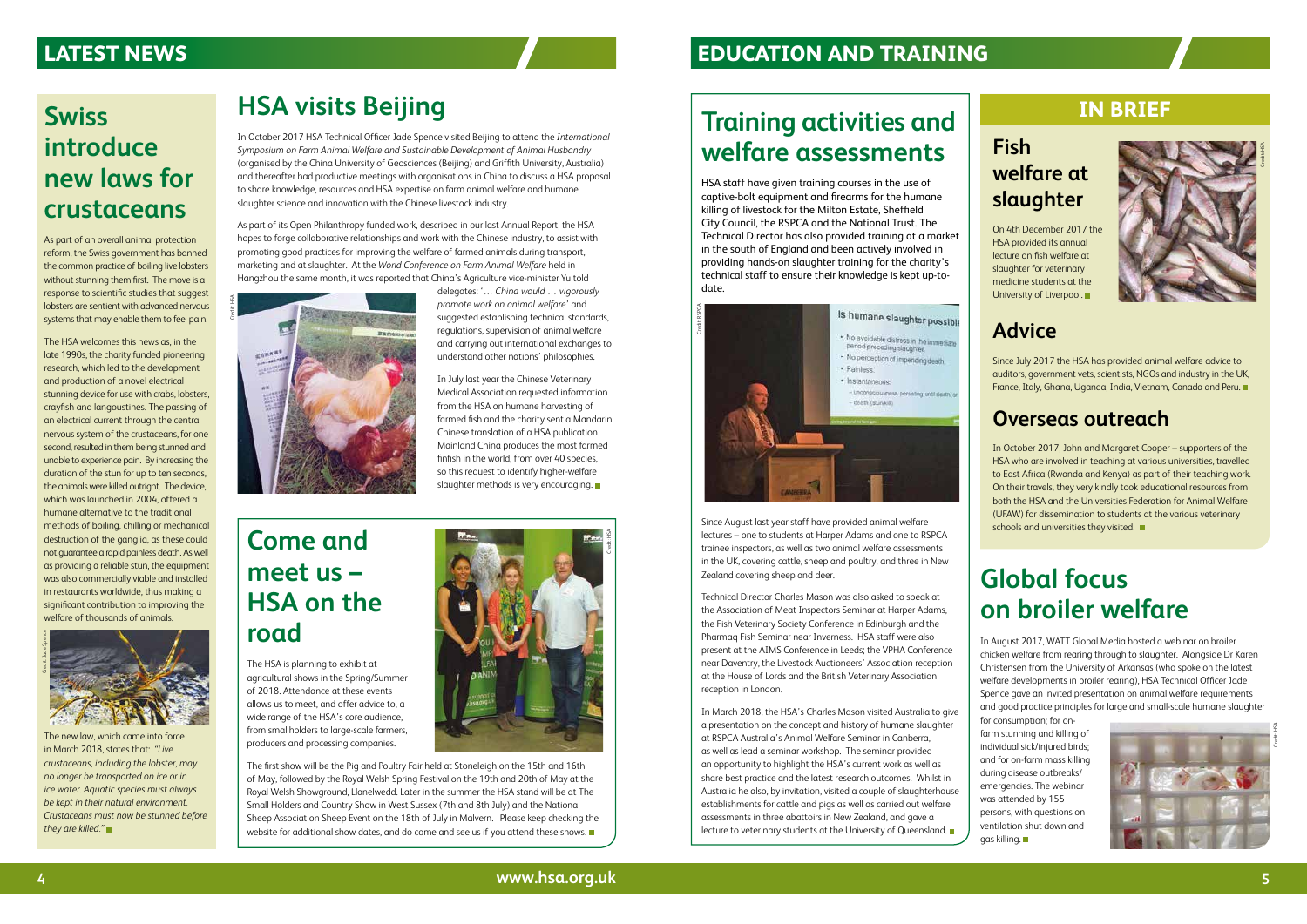#### **1928**

The Council of Justice to Animals formally amalgamated with the Humane Slaughter of Animals Association (HSAA) to avoid any overlap in their activities and in the interests of efficiency and economy. The HSAA had been founded in 1920 by Mr Norman Graham. The association subsequently became the HSA.

### **1938**

The charity continued its campaign to get sheep and pigs included within the scope of the Slaughter of Animals Act, and work continued to improve conditions in markets – including the supply of adequate water, closed pens for all stock and cover for all stock, especially dairy stock, calves and pigs.

#### **1948**

The HSA continued to argue for the construction of new municipal slaughterhouses and for new and improved livestock markets. The charity's campaign for the stunning of all animals slaughtered for food received a considerable degree of support from local authorities, unions, the Society of Veterinary Officers, the National Veterinary Medical Association and from the provincial press.

#### **1958**

The charity was consulted by the Government prior to legislation of the new gas stunning method for pigs. The method had been developed in the USA and Denmark and used a mixture of 65% CO<sub>2</sub> in air to render pigs unconscious before slaughter and until death from exsanguination. The organisation was of the view that this method was a great improvement on electrical stunning and less open to human error.

#### **1968**

The charity continued its work against the export of live animals for slaughter, and started a campaign against the export of two to three week old calves. The HSA also financed research into the use of antibiotics in animal husbandry and their possible effect on humane health for a Government committee.

> The above is just a sample of HSA's work. All of the activities undertaken by the charity over 100 years have only been possible due to the generosity and kindness of the HSA's members and supporters. From this support has come far-reaching and longlasting improvements for food animals – an inspiring legacy. As a charity, the HSA's work remains dependent on your continued and ongoing support, as well as new members and supporters coming on board to continue the legacy that others have made possible.

#### **1978**

Miss Dorothy Sidley, General Secretary, retired in June after 48 years selfless service. Dorothy devoted a great part of her life to promoting the objects of the HSA and there have been very few UK Acts and Regulations concerned with the welfare of livestock and poultry in which she was not involved. Her memory and recognition of her outstanding contribution to animal welfare is still remembered by the HSA today.

#### **1988**

Work commenced on a new video on the transportation and handling of livestock entitled *Livestock in Transit – Handle with Care*, which was designed to be used for teaching purposes as well as for general information.

#### **1998**

The HSA was pleased to hear that Awal had been awarded the Final Year Presentation Winner at the 2017 Livestock PhD Seminar, sponsored by Quality Meat Scotland and the Agriculture & Horticulture Development Board.

As part of its outreach work, the charity's Technical Director Charles Mason travelled to Taiwan as part of a fact-finding tour of Taiwanese markets and slaughterhouses, and subsequently organised a workshop to demonstrate humane stunning equipment and provide expert advice. Mr Mason also travelled to Turkey to help install an electrical stunning system for pigs in slaughterhouses and provide training in its correct use.

#### **2008**

At the Royal Veterinary College, Carlos Rebelo is further developing the design of dry electrical stunning systems used for small-scale, on-farm slaughter of turkeys, to improve their welfare and produce acceptable meat quality. This year Carlos evaluated the effects of commerciallyavailable types of electrode, and modified prototype electrodes, on current profiles and the duration of unconsciousness induced. In October 2016 Carlos presented a poster reviewing EU and UK legislation, and the potential effect of BREXIT, on head-only electrical stunning of turkeys and waterfowl, at the European Congress of Animal Welfare and Behavioural Medicine in Portugal. Carlos will complete his HSA-funded PhD research on turkeys this year, whilst a postdoctoral scholar will begin very similar research on ducks and geese under a HSA Research, Project & Travel Grant award. ■

A leading UK retailer contracted the HSA to assess its in-store carp slaughter systems in its Hungarian stores. As a result of this review, a fish welfare policy, training manual, advisory posters and a standard operating procedure were introduced into the stores. The retailer also planned to incorporate these developments into its stores in Europe, Asia and the Americas where fish were slaughtered in-store.

#### **The future - 2018 and beyond**

As we start a new year with all of its possibilities and challenges, the HSA will be commencing its 107th year of caring beyond the farm gate. The charity has a proud history, in which it has achieved some truly outstanding contributions to improving the welfare of food animals worldwide – here is a snapshot from across the decades:





### **FROM THE ARCHIVES**

# **2015 HSA Research Training Scholars**



### **Awal Fuseini**

At the University of Bristol, Awal Fuseini is developing a new type of humane electrical stunning for adult cattle. The Single Pulse Ultra-high Current (SPUC) stun is expected to be reversible, potentially making it eligible for stunned halal certification. The hope is that SPUC technology may significantly reduce risks to animal welfare at slaughter and may improve meat quality, throughput and personnel health and safety. If it does, then SPUC is likely to be of interest to the food industry as a whole and the research may encourage investigation of SPUC electrical stunning for other species, including for secular slaughter.

Awal's work is attracting interest in Belgium, where the Wallonia region recently enacted a legal ban on slaughter without prior stunning, due to come into force in September 2019. In June 2017, Awal presented his research in Ghent at the Belgian Meat Science and Technology Association (BAMST) Animal Welfare Symposium.

> Dr Jessica Martin, the inaugural HSA Research Training Scholar who graduated from the University of Glasgow in 2015 with her HSA-funded PhD, has published her second and third papers on her PhD research. Jess designed a glove to optimise the performance of cervical dislocation of chickens on-farm (eg if birds are sick or injured or for small-scale private slaughter). Jess is currently investigating how to produce the glove commercially for the mass-market.

### **GRANTS AND AWARDS**

### **Carlos Rebelo**

**Inaugural Research Training Scholar publishes second and third papers on her research**